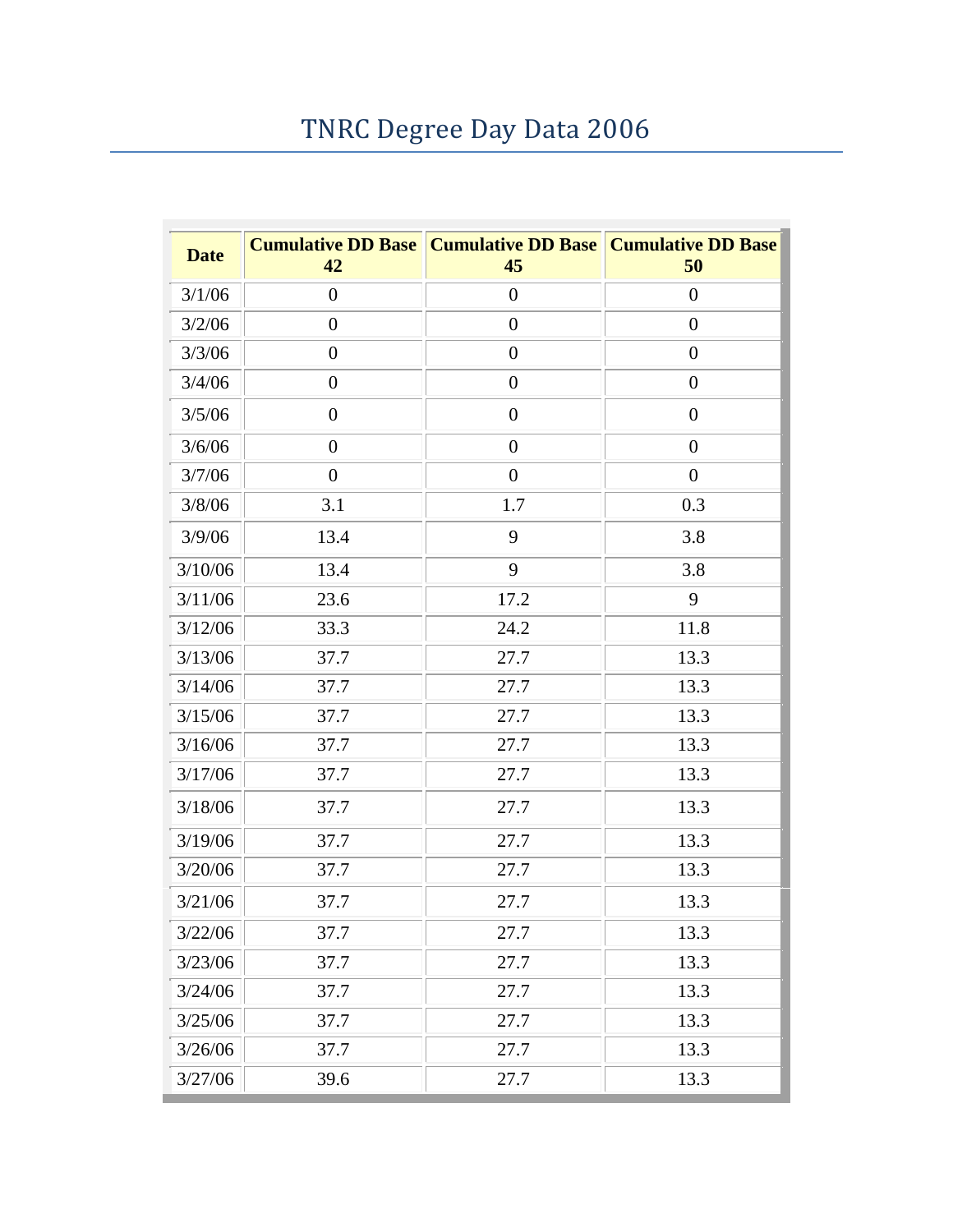| 3/28/06            | 40.6                            | 28.2                            | 13.3                            |
|--------------------|---------------------------------|---------------------------------|---------------------------------|
| 3/29/06            | 42.9                            | 29.3                            | 13.3                            |
| 3/30/06            | 55.1                            | 39.5                            | 20.3                            |
| 3/31/06            | 67.2                            | 51                              | 28                              |
| <b>Top of Page</b> |                                 |                                 |                                 |
| <b>Date</b>        | <b>Cumulative DD Base</b><br>42 | <b>Cumulative DD Base</b><br>45 | <b>Cumulative DD Base</b><br>50 |
| 4/1/06             | 67.2                            | 51                              | 28                              |
| 4/2/06             | 69.3                            | 51                              | 28                              |
| 4/3/06             | 69.3                            | 53.4                            | 28.7                            |
| 4/4/06             | 72.9                            | 57.4                            | 28.7                            |
| 4/5/06             | 73                              | 53.5                            | 28.7                            |
| 4/6/06             | 84.2                            | 61.9                            | 34.2                            |
| 4/7/06             | 89.1                            | 64.8                            | 34.4                            |
| 4/8/06             | 89.1                            | 64.8                            | 34.4                            |
| 4/9/06             | 90.8                            | 65.3                            | 34.4                            |
| 4/10/06            | 100.0                           | 72.8                            | 39                              |
| 4/11/06            | 117.7                           | 87.4                            | 50.2                            |
| 4/12/06            | 173.2                           | 99.9                            | 57.7                            |
| 4/13/06            | 149.2                           | 112.9                           | 65.9                            |
| 4/14/06            | 170.7                           | 131.4                           | 79.3                            |
| 4/15/06            | 182.7                           | 140.6                           | 84.5                            |
| 4/16/06            | 194.6                           | 149.5                           | 89.1                            |
| 4/17/06            | 203.6                           | 156.3                           | 92.9                            |
| 4/18/06            | 216.1                           | 166.7                           | 100.2                           |
| 4/19/06            | 233.5                           | 181.1                           | 110.1                           |
| 4/20/06            | 249.7                           | 194.3                           | 118.5                           |
| 4/21/06            | 262.7                           | 204.4                           | 124.7                           |
| 4/22/06            | 272.3                           | 211.6                           | 129.2                           |
| 4/23/06            | 275.4                           | 213.0                           | 129.2                           |
| 4/24/06            | 283.7                           | 219.1                           | 132.7                           |
| 4/25/06            | 286.1                           | 220.5                           | 132.9                           |
| 4/26/06            | 292.2                           | 224.7                           | 134.3                           |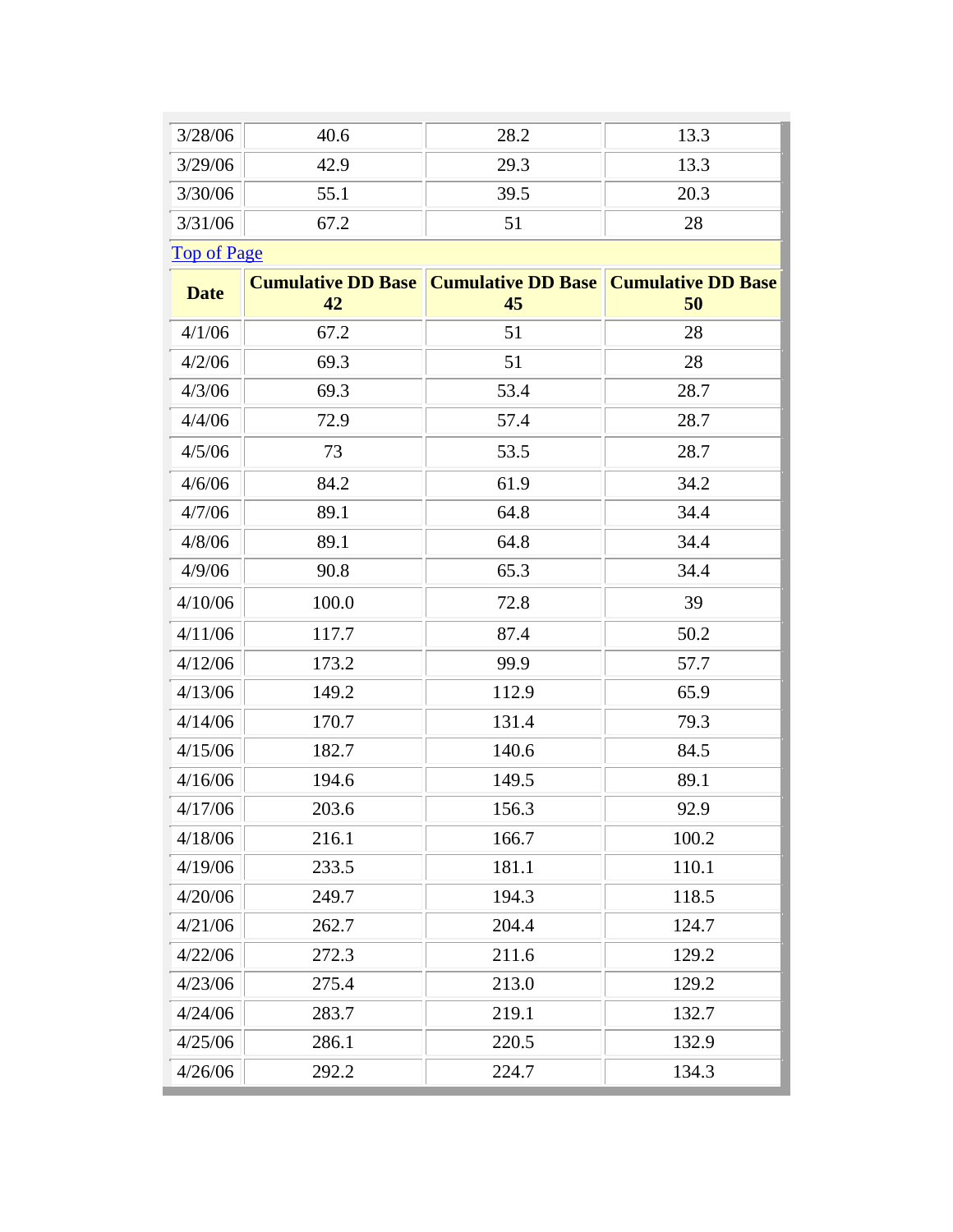| 4/27/06            | 303.3                           | 232.9                           | 138.2                           |
|--------------------|---------------------------------|---------------------------------|---------------------------------|
| 4/28/06            | 315.6                           | 242.3                           | 144.8                           |
| 4/29/06            | 329.8                           | 253.9                           | 152.0                           |
| 4/30/06            | 343.1                           | 264.2                           | 157.3                           |
| <b>Top of Page</b> |                                 |                                 |                                 |
| <b>Date</b>        | <b>Cumulative DD Base</b><br>42 | <b>Cumulative DD Base</b><br>45 | <b>Cumulative DD Base</b><br>50 |
| 5/1/06             | 358.9                           | 277.1                           | 165.1                           |
| 5/2/06             | 370.5                           | 285.7                           | 169.1                           |
| 5/3/06             | 386.6                           | 299.7                           | 179.9                           |
| 5/4/06             | 400.3                           | 310.3                           | 185.5                           |
| 5/5/06             | 406.2                           | 315.3                           | 186.5                           |
| 5/6/06             | 412.9                           | 318.1                           | 187.1                           |
| 5/7/06             | 423.7                           | 326.9                           | 193.1                           |
| 5/8/06             | 439                             | 340                             | 203                             |
| 5/9/06             | 461                             | 359                             | 217                             |
| 5/10/06            | 484                             | 378                             | 231                             |
| 5/11/06            | 487                             | 380                             | 232                             |
| 5/12/06            | 487                             | 380                             | 232                             |
| 5/13/06            | 490                             | 381                             | 232                             |
| 5/14/06            | 496                             | 385                             | 233                             |
| 5/15/06            | 507                             | 393                             | 236                             |
| 5/16/06            | 515                             | 398                             | 238                             |
| 5/17/06            | 525                             | 405                             | 241                             |
| 5/18/06            | 530                             | 407                             | 241                             |
| 5/19/06            | 536                             | 411                             | 242                             |
| 5/20/06            | 548                             | 420                             | 249                             |
| 5/21/06            | 553                             | 423                             | 249                             |
| 5/22/06            |                                 |                                 |                                 |
| 5/23/06            |                                 |                                 |                                 |
| 5/24/06            |                                 |                                 |                                 |
| 5/25/06            |                                 |                                 |                                 |
| 5/26/06            |                                 |                                 |                                 |
|                    |                                 |                                 |                                 |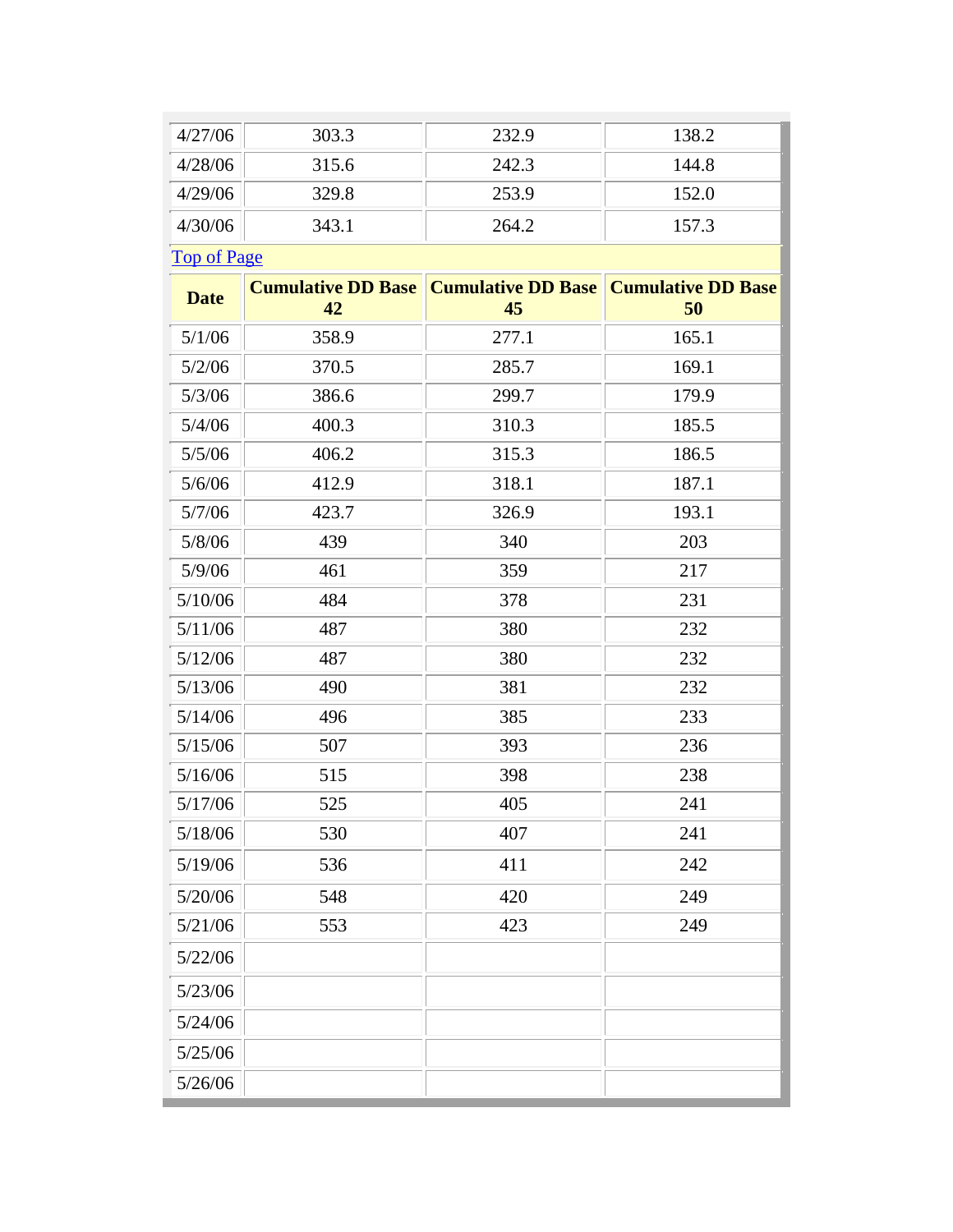| 5/27/06 |  |  |
|---------|--|--|
| 5/28/06 |  |  |
| 5/29/06 |  |  |
| 5/30/06 |  |  |
| 5/31/06 |  |  |

[Top of Page](http://www.agbioresearch.msu.edu/tnrc/weather2006.htm#weathertop)

| <b>Date</b> | <b>Cumulative DD Base</b><br>42 | <b>Cumulative DD Base</b><br>45 | <b>Cumulative DD Base</b><br>50 |
|-------------|---------------------------------|---------------------------------|---------------------------------|
| 6/1/06      |                                 |                                 |                                 |
| 6/2/06      |                                 |                                 |                                 |
| 6/3/06      |                                 |                                 |                                 |
| 6/4/06      |                                 |                                 |                                 |
| 6/5/06      |                                 |                                 |                                 |
| 6/6/06      |                                 |                                 |                                 |
| 6/7/06      |                                 |                                 |                                 |
| 6/8/06      |                                 |                                 |                                 |
| 6/9/06      |                                 |                                 |                                 |
| 6/10/06     |                                 |                                 |                                 |
| 6/11/06     |                                 |                                 |                                 |
| 6/12/06     |                                 |                                 |                                 |
| 6/13/06     |                                 |                                 |                                 |
| 6/14/06     |                                 |                                 |                                 |
| 6/15/06     |                                 |                                 |                                 |
| 6/16/06     |                                 |                                 |                                 |
| 6/17/06     |                                 |                                 |                                 |
| 6/18/06     |                                 |                                 |                                 |
| 6/19/06     |                                 |                                 |                                 |
| 6/20/06     |                                 |                                 |                                 |
| 6/21/06     |                                 |                                 |                                 |
| 6/22/06     |                                 |                                 |                                 |
| 6/23/06     |                                 |                                 |                                 |
| 6/24/06     |                                 |                                 |                                 |
| 6/25/06     |                                 |                                 |                                 |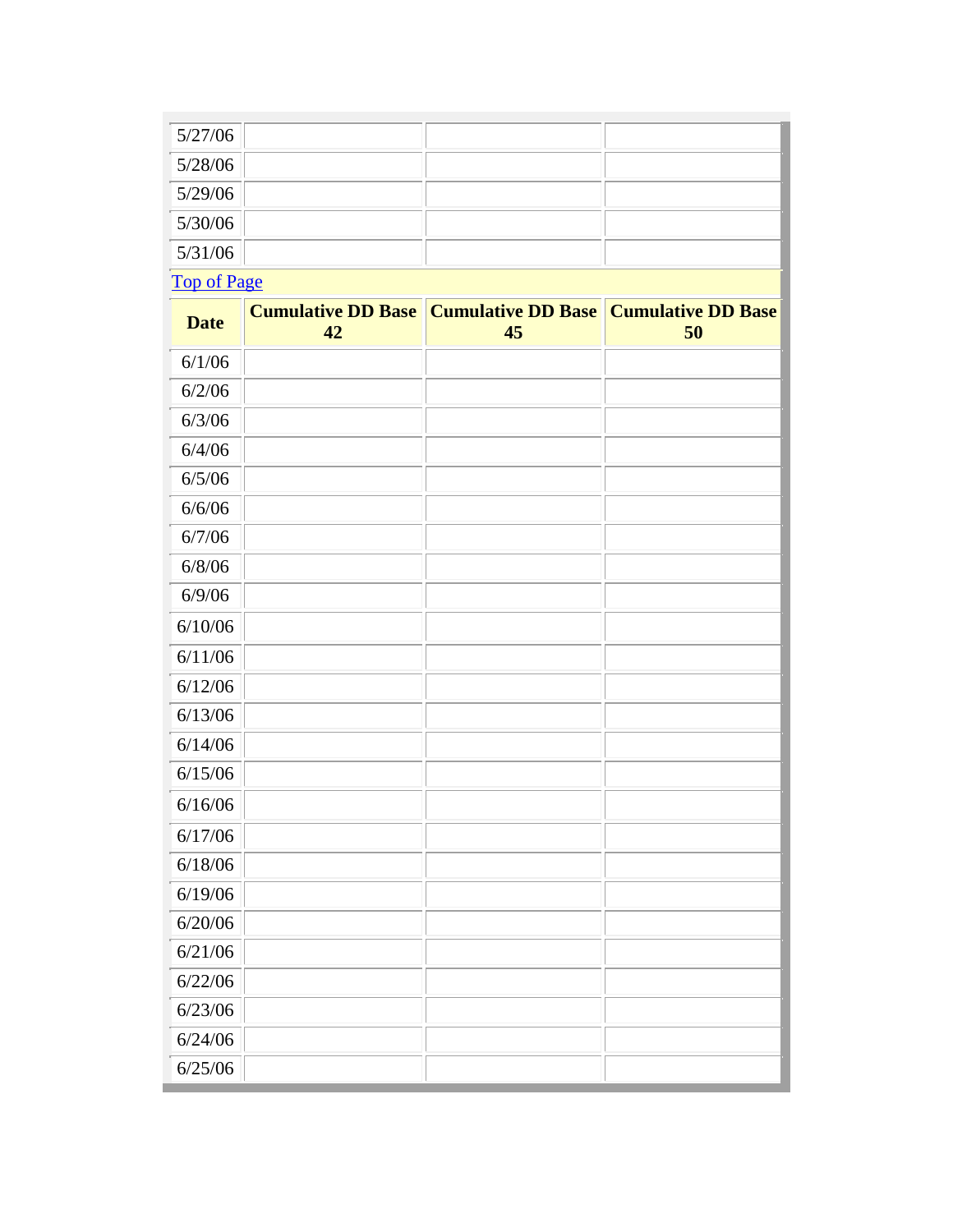| 6/26/06 |  |  |
|---------|--|--|
| 6/27/06 |  |  |
| 6/28/06 |  |  |
| 6/29/06 |  |  |
| 6/30/06 |  |  |

L

[Top of Page](http://www.agbioresearch.msu.edu/tnrc/weather2006.htm#weathertop)

| <b>Date</b> | <b>Cumulative DD Base</b><br>42 | <b>Cumulative DD Base</b><br>45 | <b>Cumulative DD Base</b><br>50 |
|-------------|---------------------------------|---------------------------------|---------------------------------|
| 7/1/06      |                                 |                                 |                                 |
| 7/2/06      |                                 |                                 |                                 |
| 7/3/06      |                                 |                                 |                                 |
| 7/4/06      |                                 |                                 |                                 |
| 7/5/06      |                                 |                                 |                                 |
| 7/6/06      |                                 |                                 |                                 |
| 7/7/06      |                                 |                                 |                                 |
| 7/8/06      |                                 |                                 |                                 |
| 7/9/06      |                                 |                                 |                                 |
| 7/10/06     |                                 |                                 |                                 |
| 7/11/06     |                                 |                                 |                                 |
| 7/12/06     |                                 |                                 |                                 |
| 7/13/06     |                                 |                                 |                                 |
| 7/14/06     |                                 |                                 |                                 |
| 7/15/06     |                                 |                                 |                                 |
| 7/16/06     |                                 |                                 |                                 |
| 7/17/06     |                                 |                                 |                                 |
| 7/18/06     |                                 |                                 |                                 |
| 7/19/06     |                                 |                                 |                                 |
| 7/20/06     |                                 |                                 |                                 |
| 7/21/06     |                                 |                                 |                                 |
| 7/22/06     |                                 |                                 |                                 |
| 7/23/06     |                                 |                                 |                                 |
| 7/24/06     |                                 |                                 |                                 |
| 7/25/06     |                                 |                                 |                                 |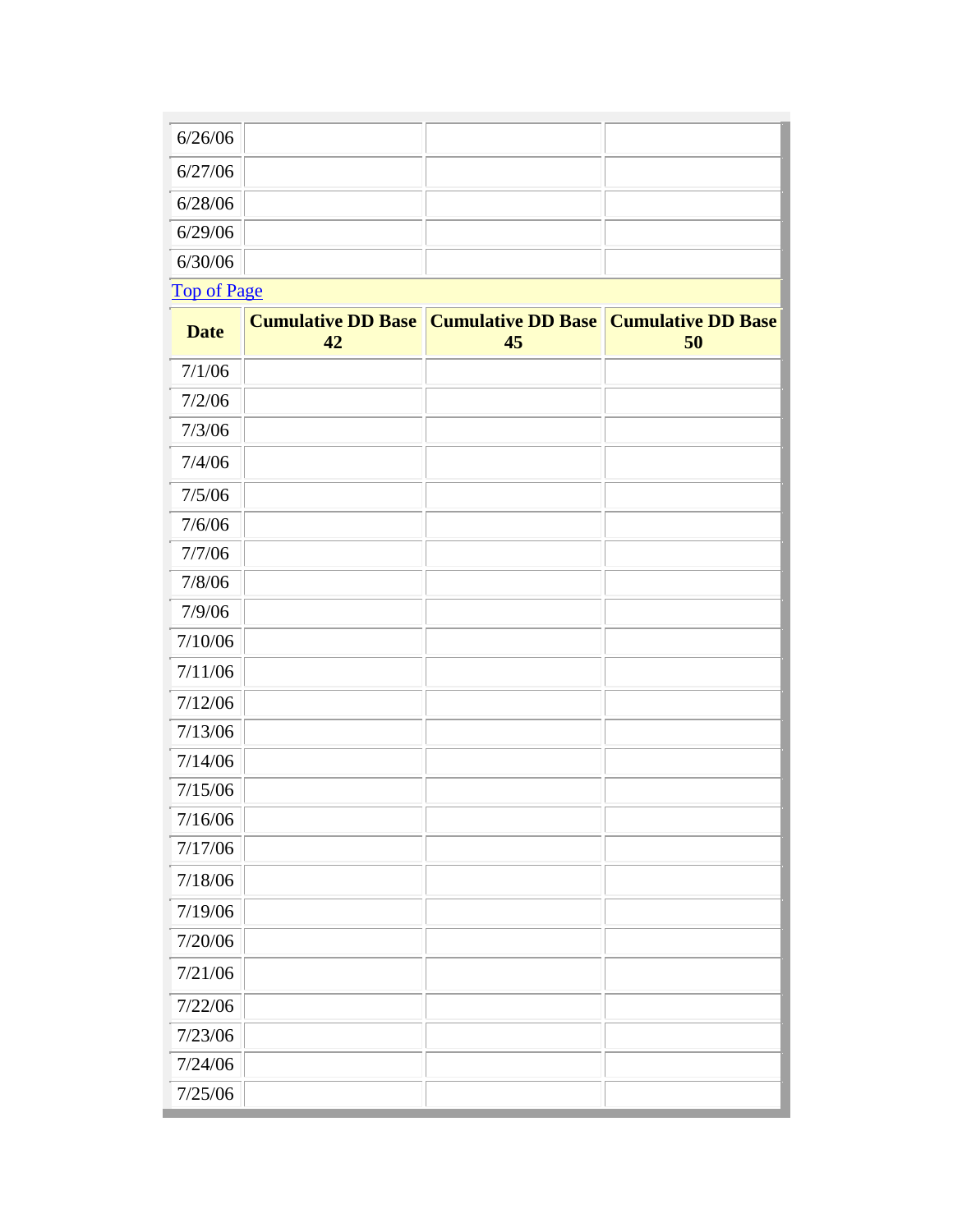| 7/26/06            |  |  |  |
|--------------------|--|--|--|
| 7/27/06            |  |  |  |
| 7/28/06            |  |  |  |
| 7/29/06            |  |  |  |
| 7/30/06            |  |  |  |
| 7/31/06            |  |  |  |
| <b>Top of Page</b> |  |  |  |

| <b>Date</b> | <b>Cumulative DD Base</b> | <b>Cumulative DD Base</b><br>45 | <b>Cumulative DD Base</b> |
|-------------|---------------------------|---------------------------------|---------------------------|
| 8/1/06      |                           |                                 |                           |
| 8/2/06      |                           |                                 |                           |
| 8/3/06      |                           |                                 |                           |
| 8/4/06      |                           |                                 |                           |
| 8/5/06      |                           |                                 |                           |
| 8/6/06      |                           |                                 |                           |
| 8/7/06      |                           |                                 |                           |
| 8/8/06      |                           |                                 |                           |
| 8/9/06      |                           |                                 |                           |
| 8/10/06     |                           |                                 |                           |
| 8/11/06     |                           |                                 |                           |
| 8/12/06     |                           |                                 |                           |
| 8/13/06     |                           |                                 |                           |
| 8/14/06     |                           |                                 |                           |
| 8/15/06     |                           |                                 |                           |
| 8/16/06     |                           |                                 |                           |
| 8/17/06     |                           |                                 |                           |
| 8/18/06     |                           |                                 |                           |
| 8/19/06     |                           |                                 |                           |
| 8/20/06     |                           |                                 |                           |
| 8/21/06     |                           |                                 |                           |
| 8/22/06     |                           |                                 |                           |
| 8/23/06     |                           |                                 |                           |
| 8/24/06     |                           |                                 |                           |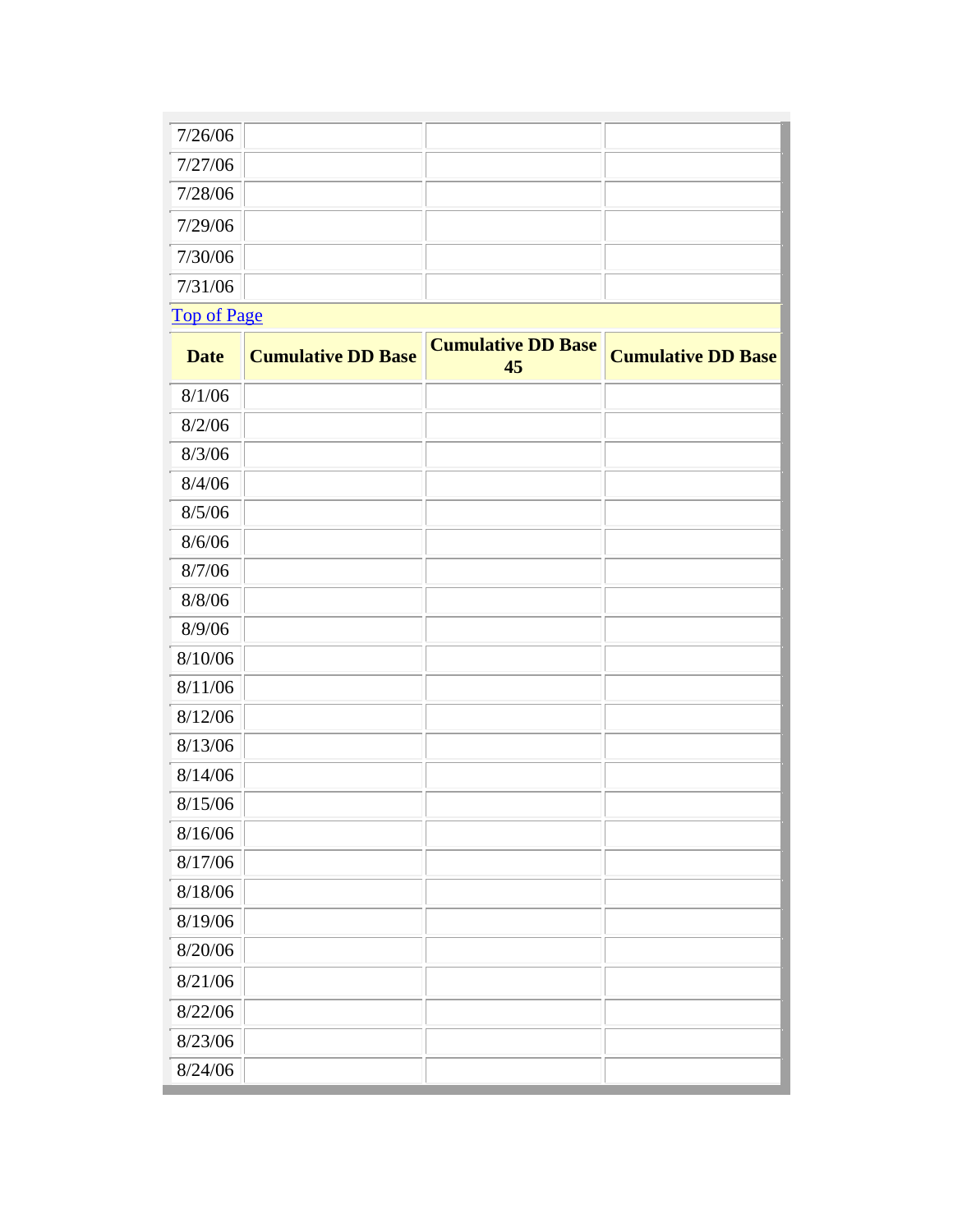| 8/25/06            |                                 |                                 |                                 |
|--------------------|---------------------------------|---------------------------------|---------------------------------|
| 8/26/06            |                                 |                                 |                                 |
| 8/27/06            |                                 |                                 |                                 |
| 8/28/06            |                                 |                                 |                                 |
| 8/29/06            |                                 |                                 |                                 |
| 8/30/06            |                                 |                                 |                                 |
| 8/31/06            |                                 |                                 |                                 |
| <b>Top of Page</b> |                                 |                                 |                                 |
| <b>Date</b>        | <b>Cumulative DD Base</b><br>42 | <b>Cumulative DD Base</b><br>45 | <b>Cumulative DD Base</b><br>50 |
| 9/1/06             |                                 |                                 |                                 |
| 9/2/06             |                                 |                                 |                                 |
| 9/3/06             |                                 |                                 |                                 |
| 9/4/06             |                                 |                                 |                                 |
| 9/5/06             |                                 |                                 |                                 |
| 9/6/06             |                                 |                                 |                                 |
| 9/7/06             |                                 |                                 |                                 |
| 9/8/06             |                                 |                                 |                                 |
| 9/9/06             |                                 |                                 |                                 |
| 9/10/06            |                                 |                                 |                                 |
| 9/11/06            |                                 |                                 |                                 |
| 9/12/06            |                                 |                                 |                                 |
| 9/13/06            |                                 |                                 |                                 |
| 9/14/06            |                                 |                                 |                                 |
| 9/15/06            |                                 |                                 |                                 |
| 9/16/06            |                                 |                                 |                                 |
| 9/17/06            |                                 |                                 |                                 |
| 9/18/06            |                                 |                                 |                                 |
| 9/19/06            |                                 |                                 |                                 |
| 9/20/06            |                                 |                                 |                                 |
| 9/21/06            |                                 |                                 |                                 |
| 9/22/06            |                                 |                                 |                                 |
| 9/23/06            |                                 |                                 |                                 |